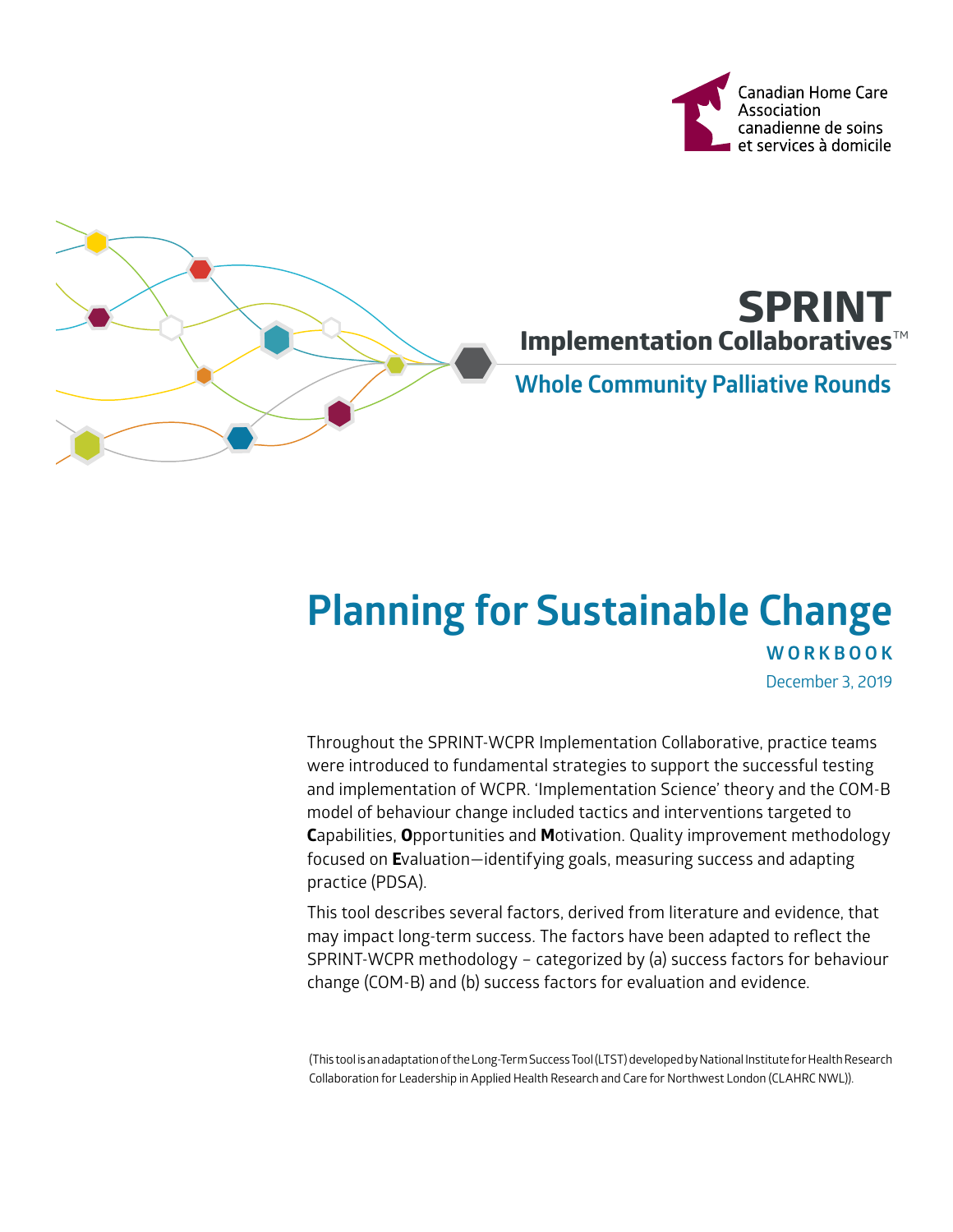

### **PLANNING FOR SUSTAINABLE CHANGE**

For each of the following factors, rate your overall impression of how you believe WCPR is doing. Use the comment/action section to include any considerations or plans that you want to discuss further with your team when planning for long-term success of WCPR.

| <b>CAPABILITY</b>                                                                                                                                                                                                                                                                              |
|------------------------------------------------------------------------------------------------------------------------------------------------------------------------------------------------------------------------------------------------------------------------------------------------|
| <b>Knowledge</b><br>WCPR partners understand what the practice is trying to achieve and the impact it will have.<br>Very good<br>Good<br>Fair<br>Poor<br>Very Poor<br>Don't Know<br>No Opinion                                                                                                 |
| Involvement<br>There is wide breadth of involvement from partners who clearly understand their roles within an<br>enhanced circle of care.<br>Very good<br>Very Poor<br>No Opinion<br>Good<br>Fair<br>Poor<br>Don't Know                                                                       |
| <b>Skills</b><br>Staff have the necessary skills to deliver WCPR:                                                                                                                                                                                                                              |
| A. Know who and how to refer to the WCPR<br>Very good<br>Good<br>Poor<br>Very Poor<br>Don't Know<br>No Opinion<br>Fair                                                                                                                                                                         |
| B. Understand collaborative participation in the WCPR<br>$\sqrt{\frac{1}{2}}$ Very good<br>Good<br>$\vert \vert$ Fair<br>Very Poor<br>Poor<br>Don't Know<br>No Opinion                                                                                                                         |
| C. Facilitators ensure focused conversations, sharing of expertise and productive WCPR<br>Very good<br>Very Poor<br>Don't Know<br>No Opinion<br>Good<br>Fair<br>Poor                                                                                                                           |
| D. Shared decision making and actions resulting from the WCPR<br>Very good<br>Good<br>Poor<br>Very Poor<br>Don't Know<br>No Opinion<br>Fair                                                                                                                                                    |
| <b>Teamwork</b><br>The WCPR Collaborative team is working well together. There are clear responsibilities for individuals and<br>the work is shared across the team and does not rely on particular individuals.<br>Very good<br>Good<br>Fair<br>Poor<br>Very Poor<br>Don't Know<br>No Opinion |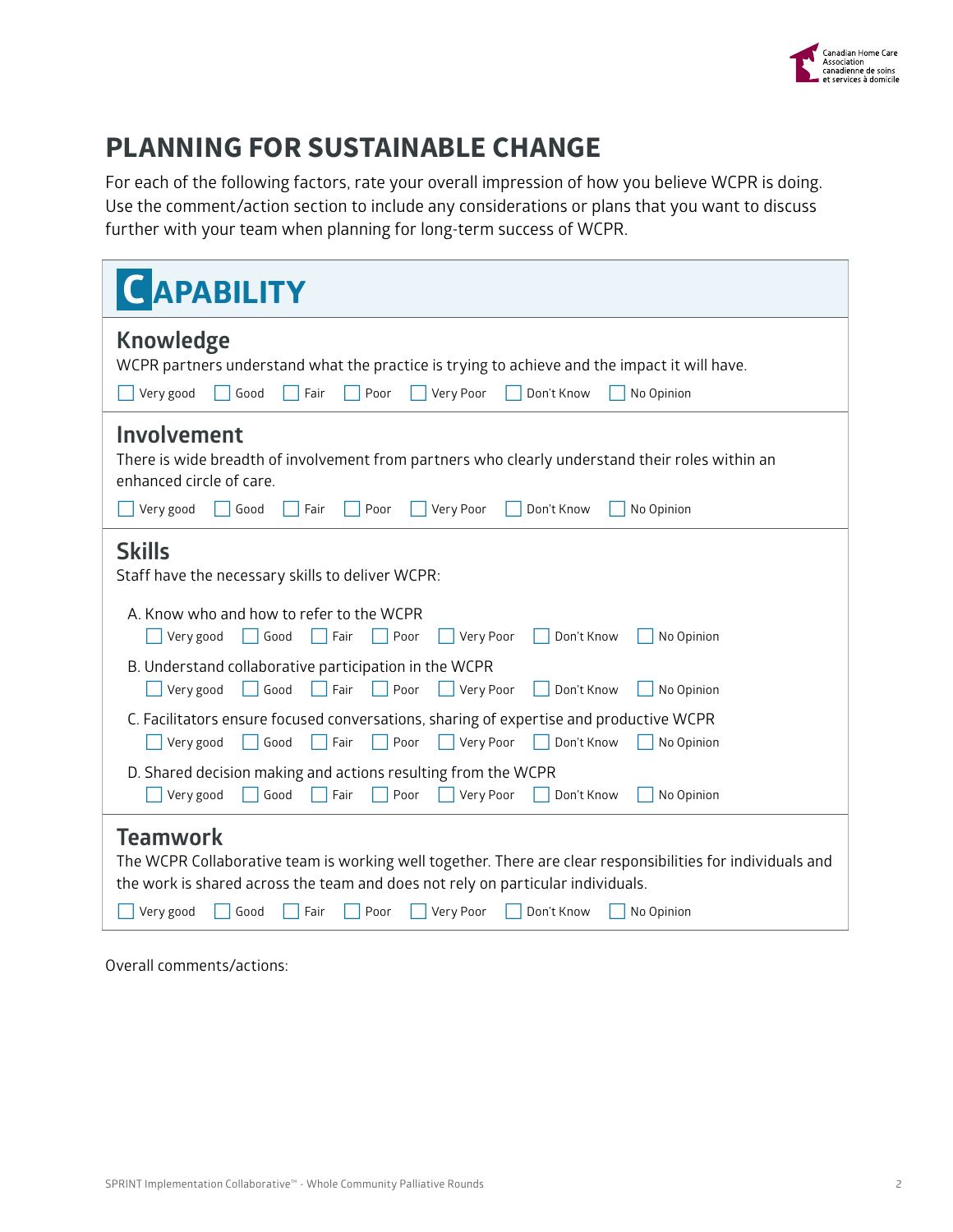

| <b>O PPORTUNITY</b>                                                                                                                                                                                                                                             |  |  |  |  |
|-----------------------------------------------------------------------------------------------------------------------------------------------------------------------------------------------------------------------------------------------------------------|--|--|--|--|
| Leadership<br>WCPR has supportive leaders and/or champions who advocate for improvement, communicate the value,<br>and reinforce the process.<br>Very good<br>Very Poor<br>Don't Know<br>No Opinion<br>Good<br>Fair<br>Poor                                     |  |  |  |  |
| <b>Organizational priorities</b><br>WCPR is aligned with and contributes to organizational strategic priorities.<br>Very good<br>Very Poor<br>Don't Know<br>Good<br>Fair<br>Poor<br>No Opinion                                                                  |  |  |  |  |
| <b>Organizational culture</b><br>WCPR is supported by organizational policies and procedures.<br>Very good<br>Poor<br>Very Poor<br>Don't Know<br>No Opinion<br>Good<br>Fair                                                                                     |  |  |  |  |
| <b>Resources</b><br>Resources are allocated to WCPR to enable the achievement of long term success (i.e. human and<br>financial resources).<br>Very good<br>Very Poor<br>Good<br>Fair<br>Poor<br>Don't Know<br>No Opinion                                       |  |  |  |  |
| <b>External environment</b><br>WCPR exists in a supportive economic and political environment. The team is aware of external pressures<br>and incentives that may influence WCPR.<br>Very good<br>Good<br>Fair<br>Poor<br>Very Poor<br>Don't Know<br>No Opinion |  |  |  |  |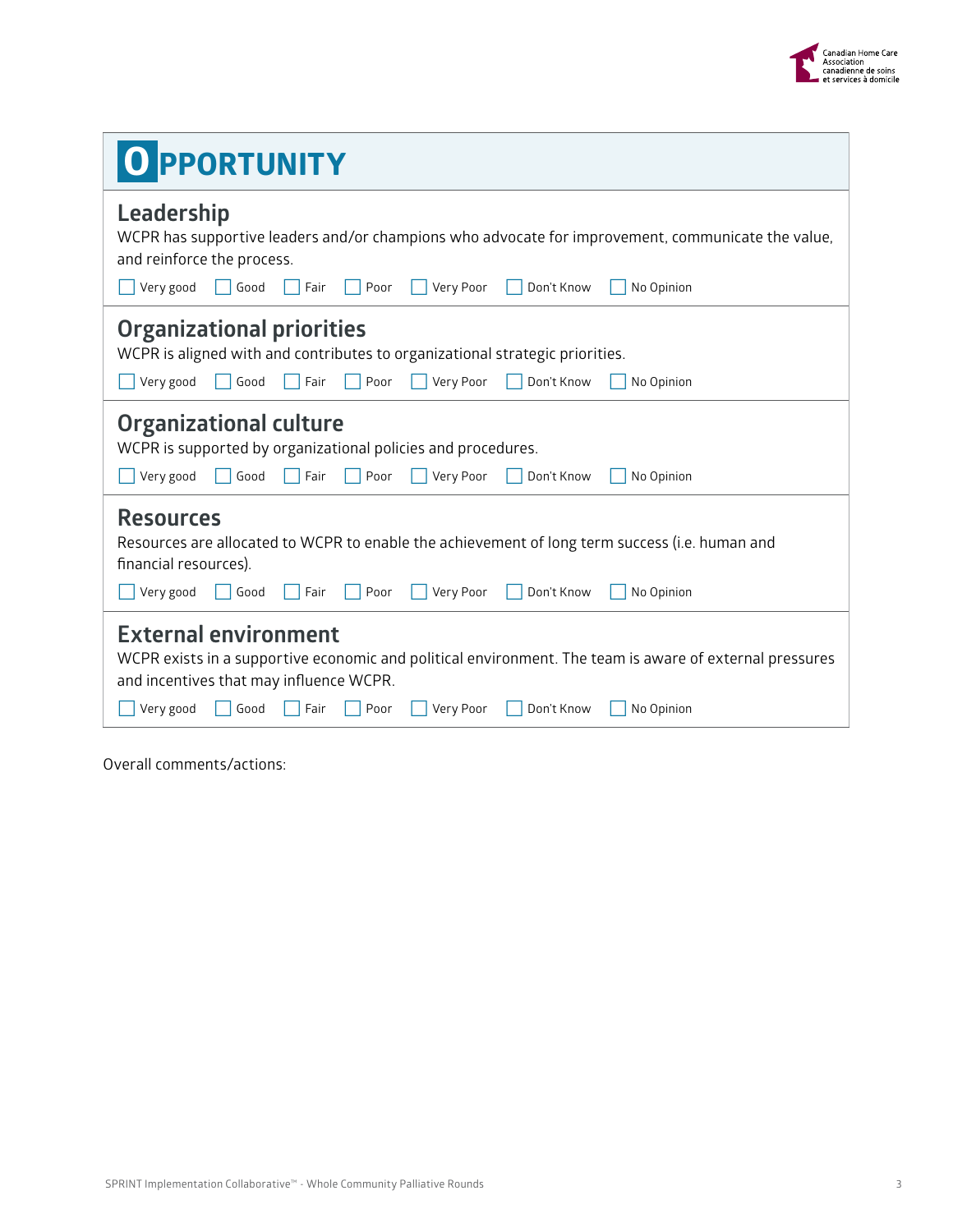

| <b>MOTIVATION</b>                                                                                                                                                                                                                               |
|-------------------------------------------------------------------------------------------------------------------------------------------------------------------------------------------------------------------------------------------------|
| <b>Reinforcement</b><br>Partners have opportunities to provide input into WCPR and feel a sense of ownership. They are able to<br>express their ideas freely which are openly considered by the team.                                           |
| Fair<br>Poor<br>Very Poor<br>  Don't Know<br>No Opinion<br>Good<br>Very good                                                                                                                                                                    |
| <b>Beliefs about consequences</b><br>WCPR partners recognize the goal of WCPR and believe this approach will lead to improved processes<br>and outcomes.<br>Very Poor<br>Poor    <br>Don't Know<br>No Opinion<br>Very good<br>Good<br>Fair      |
| <b>Beliefs about improvement</b><br>The organization is committed to continuous quality improvement and it is a priority for the staff,<br>partners and patients.<br>Fair<br>Very Poor<br>Don't Know<br>No Opinion<br>Good<br>Poor<br>Very good |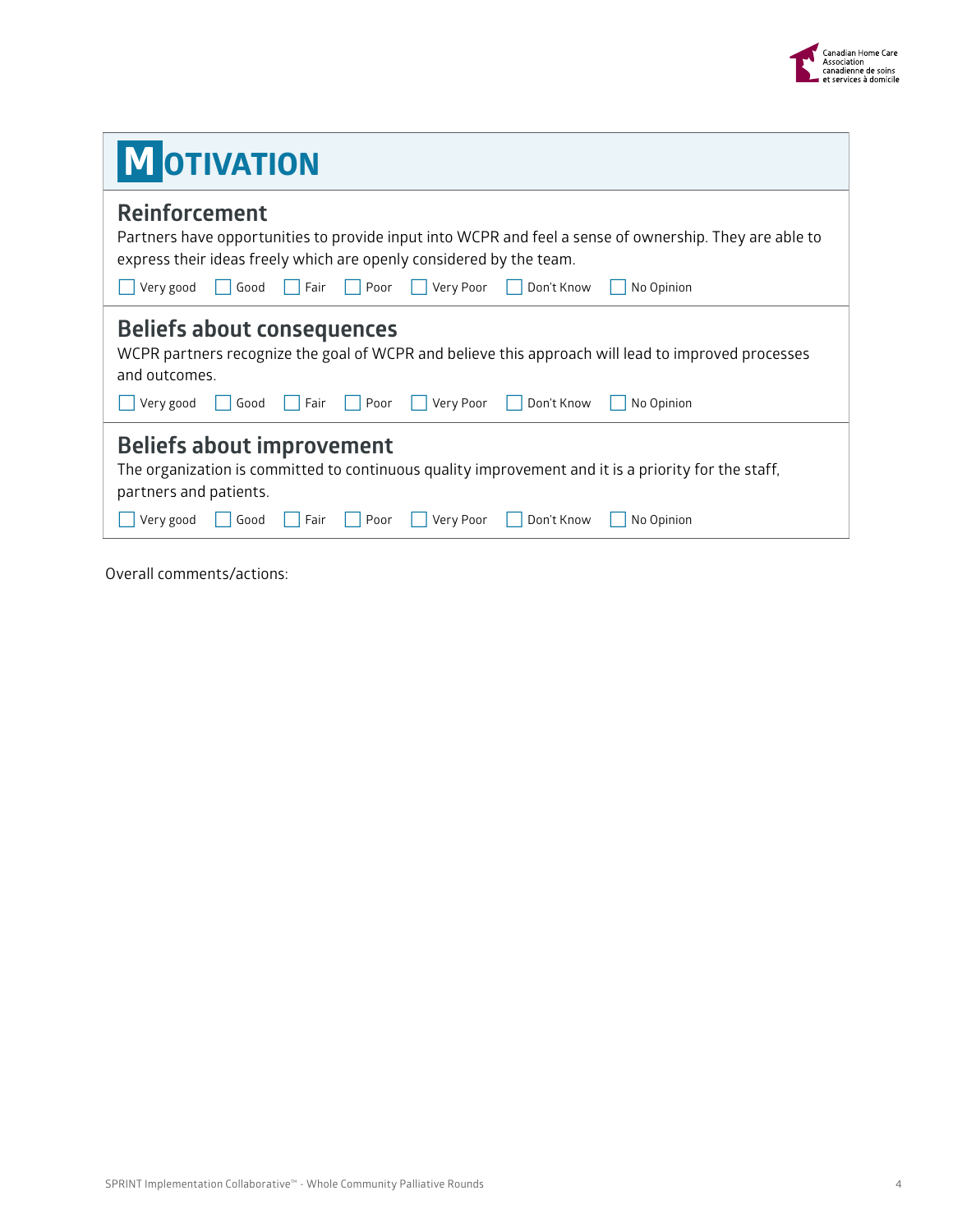

| E VALUATION                                                                                                                                                                                                                                                                                                             |  |  |  |  |  |  |
|-------------------------------------------------------------------------------------------------------------------------------------------------------------------------------------------------------------------------------------------------------------------------------------------------------------------------|--|--|--|--|--|--|
| These long-term success factors will be discussed in more detail in Quality Improvement: Measuring and<br>Reporting Success workshop.                                                                                                                                                                                   |  |  |  |  |  |  |
| *Refer to the draft Whole Community Palliative Rounds Quality Indicators & Data Collection Strategy chart                                                                                                                                                                                                               |  |  |  |  |  |  |
| *Evidence of benefits                                                                                                                                                                                                                                                                                                   |  |  |  |  |  |  |
| A. Relevant process measures are clearly understood and communicated<br>Very good<br>Good<br>No Opinion<br>Fair<br>Poor<br>Very Poor<br>Don't Know                                                                                                                                                                      |  |  |  |  |  |  |
| B. Clearly defined outcome measures show the benefits of WCPR. The evidence is regularly<br>communicated and visible to staff, partners and patients.<br>Don't Know<br>No Opinion<br>Very good<br>Good<br>Fair<br>Poor<br>Very Poor                                                                                     |  |  |  |  |  |  |
| *Progress monitored<br>A monitoring system is in place that allows the team to collect, manage and regularly review data.<br>Feedback from the project is shared with the WCPR Collaborative team on a regular basis.<br>Very good<br>Fair<br>Poor<br>Very Poor<br>Don't Know<br>Good<br>No Opinion                     |  |  |  |  |  |  |
| <b>Robust and adaptable processes</b><br>There is the opportunity to adapt WCPR to reflect changing needs, different setting and emerging<br>evidence. Adaptations are documented and the successes and failures of changes are reported.<br>Very good<br>Poor<br>Very Poor<br>Don't Know<br>No Opinion<br>Good<br>Fair |  |  |  |  |  |  |